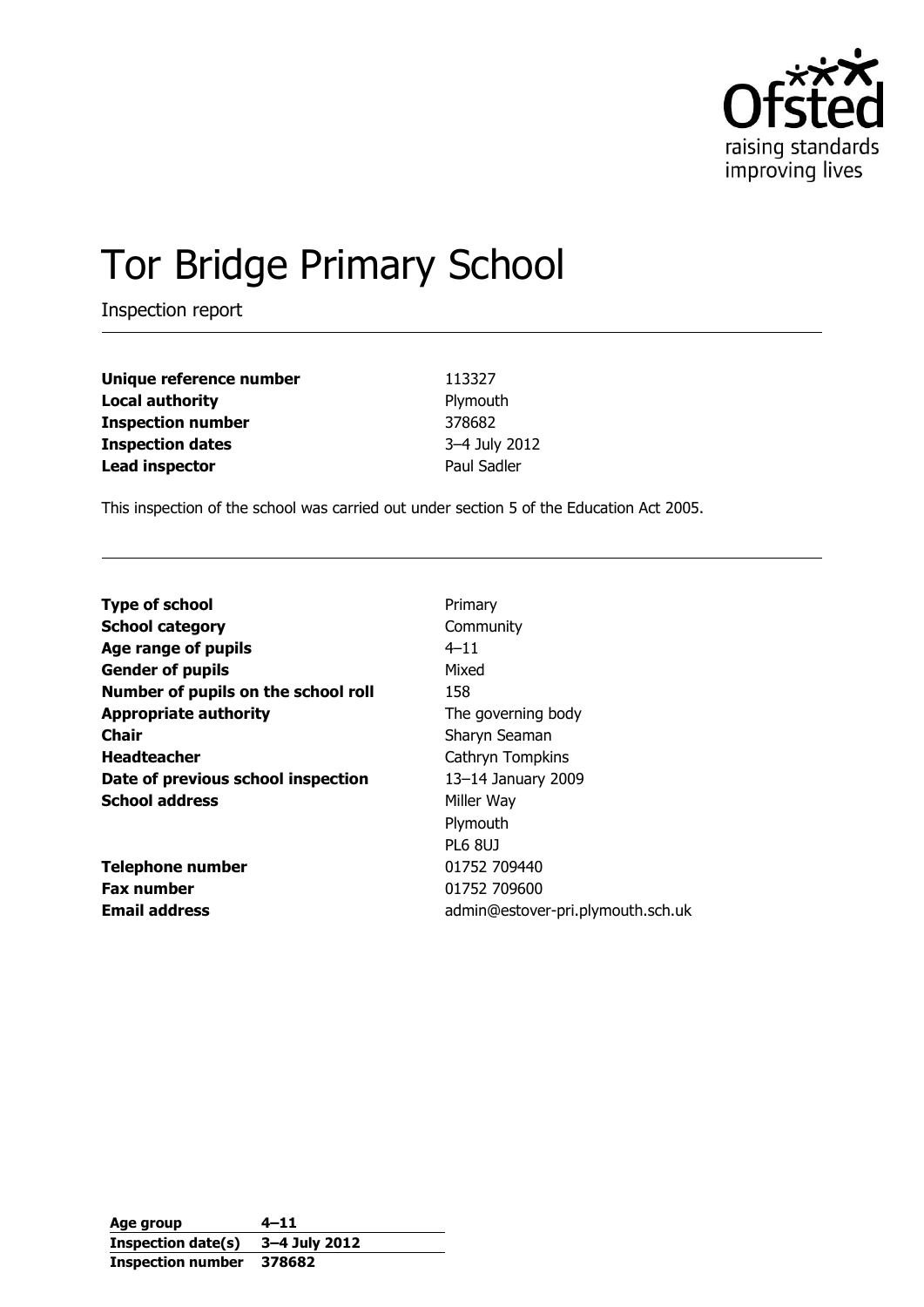

You can use Parent View to give Ofsted your opinion on your child's school. Ofsted will use the information parents and carers provide when deciding which schools to inspect and when.

You can also use Parent View to find out what other parents and carers think about schools in England. You can visit www.parentview.ofsted.gov.uk, or look for the link on the main Ofsted website: www.ofsted.gov.uk

The Office for Standards in Education, Children's Services and Skills (Ofsted) regulates and inspects to achieve excellence in the care of children and young people, and in education and skills for learners of all ages. It regulates and inspects childcare and children's social care, and inspects the Children and Family Court Advisory Support Service (Cafcass), schools, colleges, initial teacher training, work-based learning and skills training, adult and community learning, and education and training in prisons and other secure establishments. It assesses council children's services, and inspects services for looked after children, safeguarding and child protection.

Further copies of this report are obtainable from the school. Under the Education Act 2005, the school must provide a copy of this report free of charge to certain categories of people. A charge not exceeding the full cost of reproduction may be made for any other copies supplied.

If you would like a copy of this document in a different format, such as large print or Braille, please telephone 0300 123 4234, or email enquiries@ofsted.gov.uk.

You may copy all or parts of this document for non-commercial educational purposes, as long as you give details of the source and date of publication and do not alter the information in any way.

To receive regular email alerts about new publications, including survey reports and school inspection reports, please visit our website and go to 'Subscribe'.

Piccadilly Gate Store St **Manchester** M1 2WD

T: 0300 123 4234 Textphone: 0161 618 8524 E: enquiries@ofsted.gov.uk W: www.ofsted.gov.uk



© Crown copyright 2012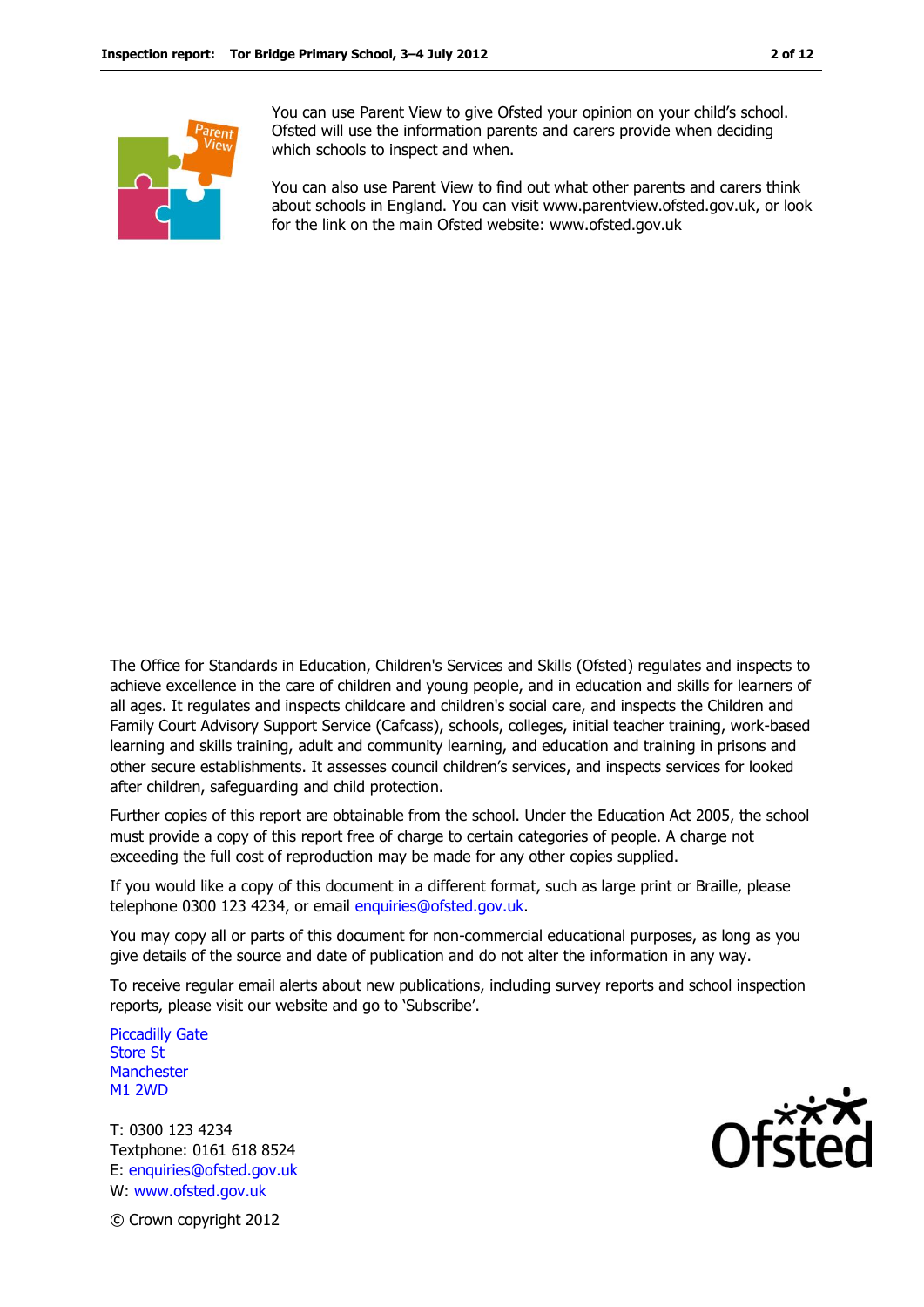# **Introduction**

Inspection team

Marcia Headon **Additional inspector** 

Paul Sadler **Additional inspector Additional inspector** 

This inspection was carried out with two days' notice. Inspectors spent over seven hours observing 16 lessons taught by eight teachers. An inspector, accompanied by the headteacher, also observed briefly the work of each of nine groups of pupils learning their letters and the sounds they make (phonics). Meetings were held with staff, members of the governing body and with groups of pupils. Inspectors observed the school's work, and looked at documentation including that relating to pupils' achievement, monitoring and evaluation and safeguarding arrangements. The responses to questionnaires completed by pupils, staff and by 60 parents and carers were analysed.

# **Information about the school**

The school is smaller than the average-sized primary school and serves an area of mixed private and social housing. Almost all pupils are of White British ethnicity. The proportion known to be eligible for free school meals is well above average. The proportion of pupils at school action plus or with statements of special educational needs is also well above average. In part, this is due to the fact that local authority specialist provision for the education of 20 pupils aged four to seven with speech and language difficulties is based at the school. In 2011 the school did not meet the government's current floor standard, which sets the minimum expectations for pupils' attainment and progress.

In September 2011 the school joined a partnership with a secondary school, a nursery school and a special school, governed by a single governing body. The name of the school also changed, having formerly been Estover Primary School. The school is due to move into new purpose-built accommodation in September 2012. Since the last inspection a new headteacher has been appointed and a newly appointed deputy headteacher will take up post in September 2012. The governing body provides childcare for pupils in the form of a breakfast club.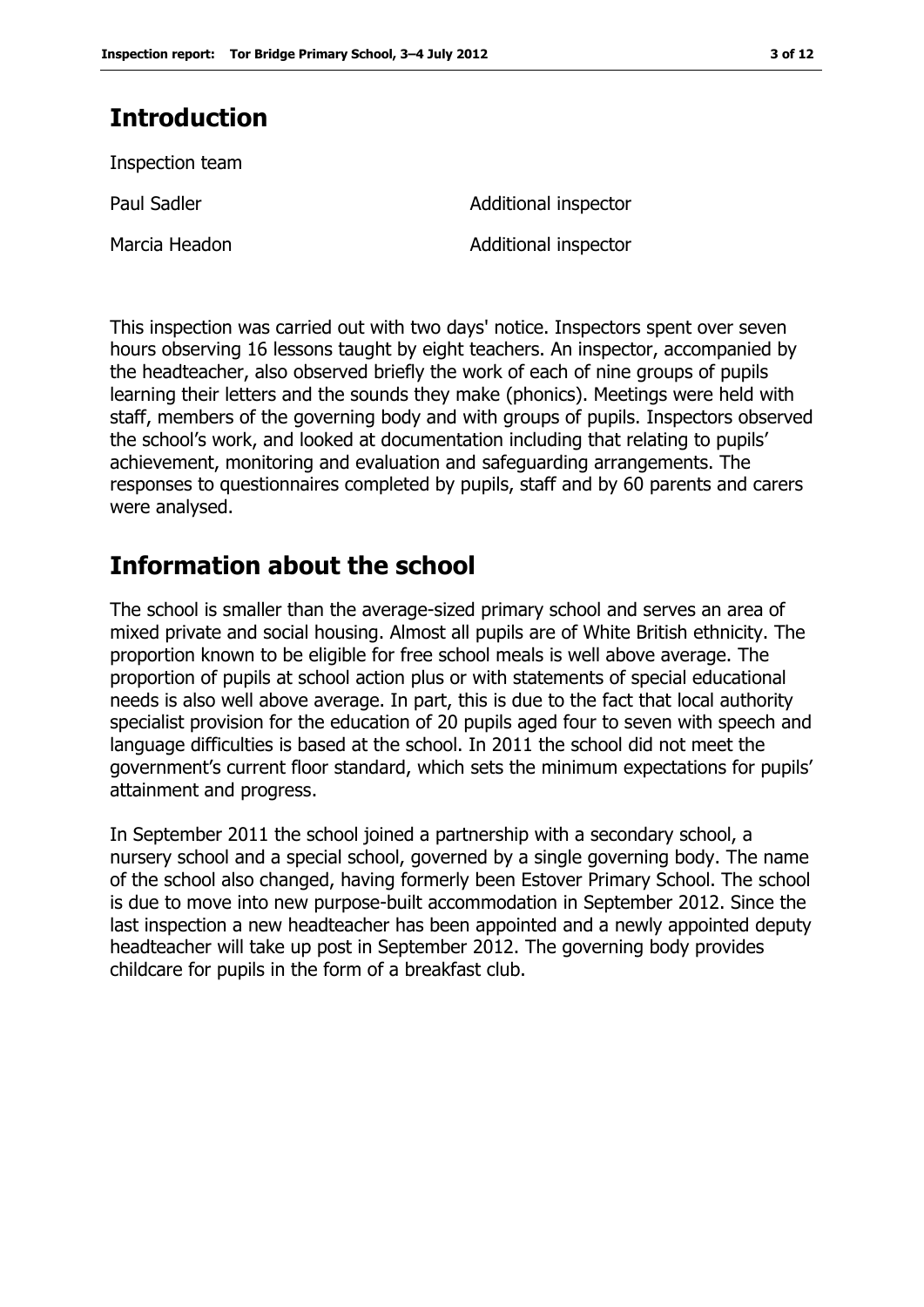# **Inspection judgements**

| <b>Overall effectiveness</b>          | З |
|---------------------------------------|---|
|                                       |   |
| <b>Achievement of pupils</b>          | 3 |
| <b>Quality of teaching</b>            | 3 |
| <b>Behaviour and safety of pupils</b> | 3 |
| <b>Leadership and management</b>      | 3 |

## **Key findings**

- This is a satisfactory school. In order for it to become good, improvements are needed to pupils' behaviour in lessons and around the school, some of the teaching in Years 3 to 6, and to the precision and use of monitoring and evaluation. The quality of the local authority's provision for pupils with speech and language difficulties is also satisfactory. Schools whose overall effectiveness is judged satisfactory may receive a monitoring visit by an Ofsted inspector before their next section 5 inspection.
- Pupils' achievement is satisfactory. Pupils achieve well in Reception and in Years 1 and 2; in Years 3 to 6 their progress is more erratic. Attainment is rising, especially in English. Basic literacy skills are improving, but pupils have limited skills in the use of information and communication technology (ICT), learning independently and the presentation of work.
- The majority of teaching is good, with challenging tasks that pupils enjoy. Good use is made of assessment to plan for their individual needs. In a minority of lessons, however, tasks are mundane and the pace is too slow, so that pupils lose interest and their behaviour deteriorates.
- While most pupils behave well in lessons and around school, in a minority of lessons learning sometimes slows due to the poor attitudes and behaviour of a few pupils. There is little intentional bullying, but younger pupils sometimes feel intimidated by the robust play of older ones. There have been recent improvements to pupils' attendance, which is average.
- Leaders and managers are committed to improving the school and with the increased capacity provided by the partnership and new building, they are in a position to do so. Teaching and hence pupils' achievement are improving through effective management of performance. However, monitoring and evaluation are not always used well enough to identify precisely what needs to be done to bring about rapid improvement. Arrangements to safeguard pupils meet requirements.

## **What does the school need to do to improve further?**

- Improve pupils' behaviour by:
	- raising the expectations of staff and pupils by establishing minimum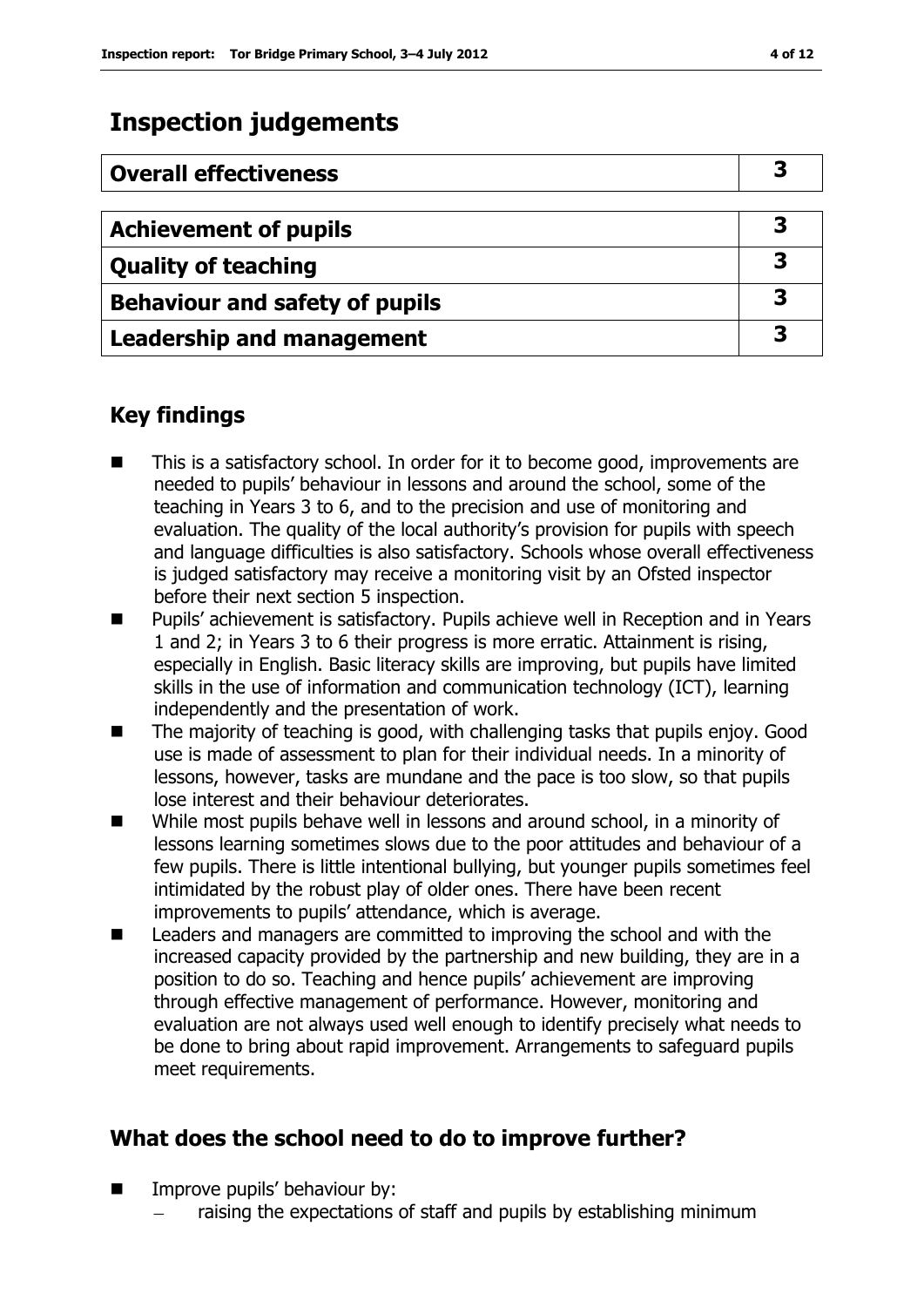standards of acceptable behaviour, especially in lessons

- ensuring that agreed behaviour policies are applied consistently to all pupils by every member of staff.
- Improve teaching quality and hence pupils' achievement, especially in Years 3 to 6, by:
	- ensuring that all lessons are conducted at a good pace and use tasks that challenge and motivate pupils
	- offering pupils more opportunities to learn independently and to use ICT as a tool for learning
	- enhancing pupils' pride in their work by improving their handwriting and presentation skills
- In order to accelerate the pace of improvement:
	- raise the quality of monitoring and evaluation to ensure that the causes of weaknesses are identified precisely so that strategies to bring about rapid improvement can be put in place.

## **Main report**

#### **Achievement of pupils**

Children start school with levels of skill and knowledge below those expected for their age. The make good progress in the Reception class. For example, a child playing 'teacher' correctly and independently wrote three-letter words on a board and asked her 'pupils' to read them. Pupils continue to make good progress in Years 1 and 2 and by the end of Year 2 attainment in reading is average, with many being independent readers. Pupils in these years also make good progress in mathematics; for example those in Year 1 could identify missing numbers in a sequence, such as 100, 95, ?, 85, 80.

Preliminary results of assessments undertaken by pupils in the current Year 6 suggest a significant improvement in attainment in English, and it is likely that the government's floor standard will be met this year so that attainment overall is broadly average, showing that gaps in attainment with other pupils nationally are narrowing. Pupils at the end of Year 6 are average readers and likely to reach broadly average standards in English and mathematics. They can effectively analyse text and show understanding of what they have read. They also write accurately using a range of genres, for example a suspense story or a factual account. Given pupils' starting points, progress overall in English, including reading, is good. However, work is often untidy with little use of pen or cursive script. Attainment in mathematics at the end of Year 6, while below that in English, shows improvement in the proportion of pupils achieving the higher Level 5.

Pupils in Years 3 to 6 have too few chances to work independently and so when they are given such opportunities they do not respond as well as they might. Pupils are not enabled to make good use of ICT, for example for research or to present work. School leaders are aware of this and an action plan to rectify this is already being developed.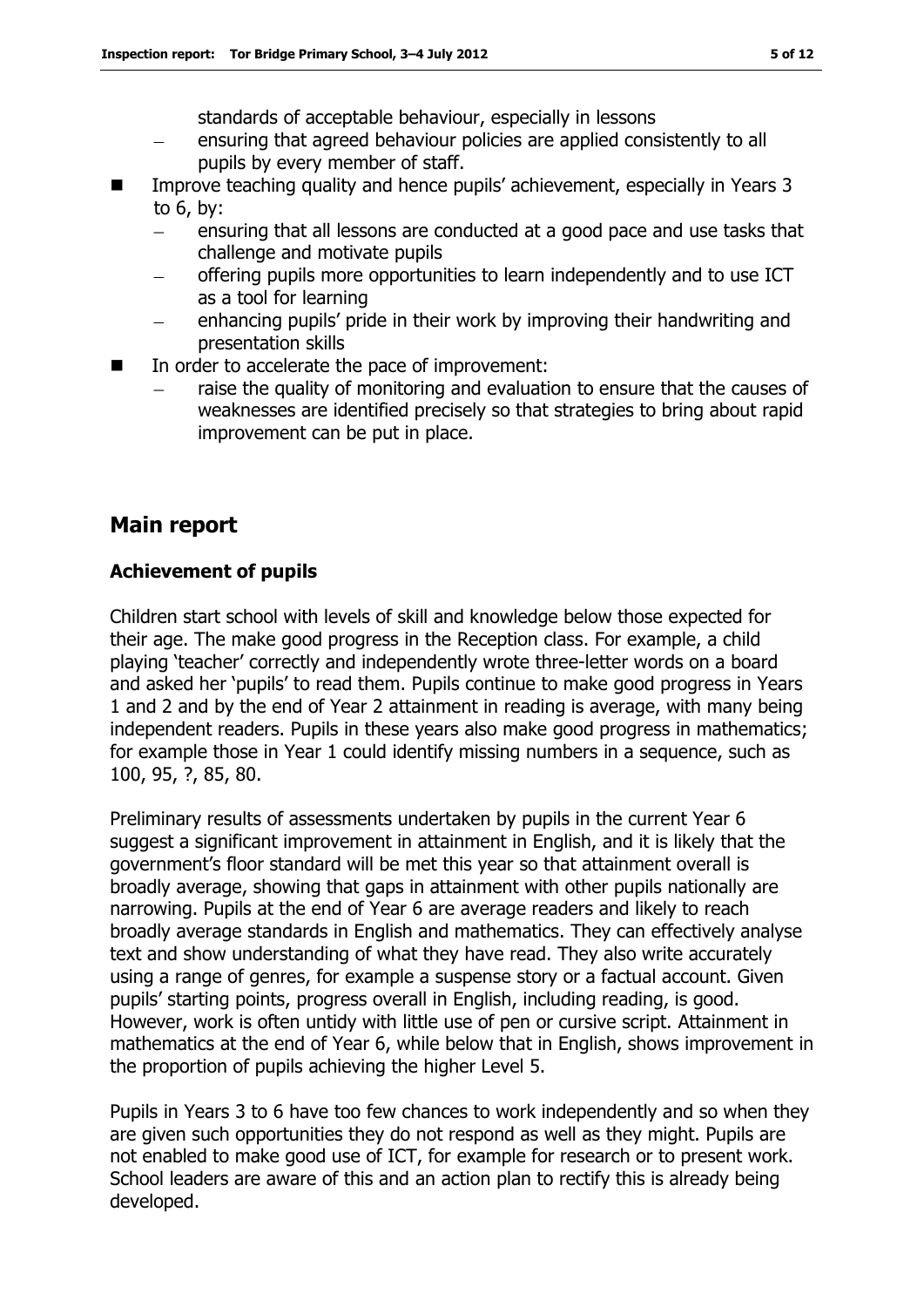Disabled pupils and those with special educational needs, including those allocated to the speech and language provision, make satisfactory progress. One such pupil in Year 2 wrote the sentence, 'You will have bad teeth if you eat chocolate', with limited help. Pupils whose circumstances might make them vulnerable also make progress in line with their peers. The great majority of parents and carers are satisfied with their children's progress; inspection evidence confirms that, overall, all groups of pupils make equally satisfactory progress from when they enter the school to when they leave.

#### **Quality of teaching**

In most lessons teachers provide challenging tasks. For example, Year 4 pupils were asked to build a complex sentence starting with 'The giraffe ate …'. The teacher asked the pupils to use elements such as adverbial clauses, showing them how higher levels could be attained in assessments. Teachers routinely assess pupils' progress to plan work and to identify where extra help is needed. Pupils are taught to assess their own and each other's work. Targets, which pupils know well, are used effectively. Most work is marked constructively, showing pupils how it could be improved. Some lessons contribute well to pupils' spiritual, moral, social and cultural development, for example through discussion of the work of philanthropists and humanitarian workers, for example Albert Schweitzer and Mother Theresa.

In a minority of lessons, mainly in Years 3 to 5, pupils lose interest because the teacher talks for too long or they are not stimulated by the task. When this is the case, behaviour deteriorates and other pupils' learning slows. Opportunities to develop independence are sometimes missed, often because adults intervene too quickly with help. In other respects, however, support is effective, especially in the questioning of individual pupils or small groups. This is especially the case for those pupils with speech and language difficulties and others with disabilities or special educational needs.

Teachers develop pupils' literacy skills well and teach letters and sounds effectively. In almost all cases, sounds are linked to their respective letters with the necessary precision, leading to good progress in reading. Lack of up-to-date equipment hampers teachers' opportunities to develop pupils' skills in information and communication technology and, although pupils have plenty of opportunities to use basic numeracy skills such as addition and subtraction, there are fewer opportunities for them to develop more sophisticated skills such as estimation. The great majority of parents and carers are rightly satisfied with the quality of the teaching.

#### **Behaviour and safety of pupils**

Overall behaviour is satisfactory and pupils are kept safe. In their responses to the inspectors' questionnaires, a significant minority of parents and carers, and of pupils in Years 3 to 6, expressed concern that learning in lessons was sometimes disrupted by poor behaviour. Inspection evidence showed that there is some justification for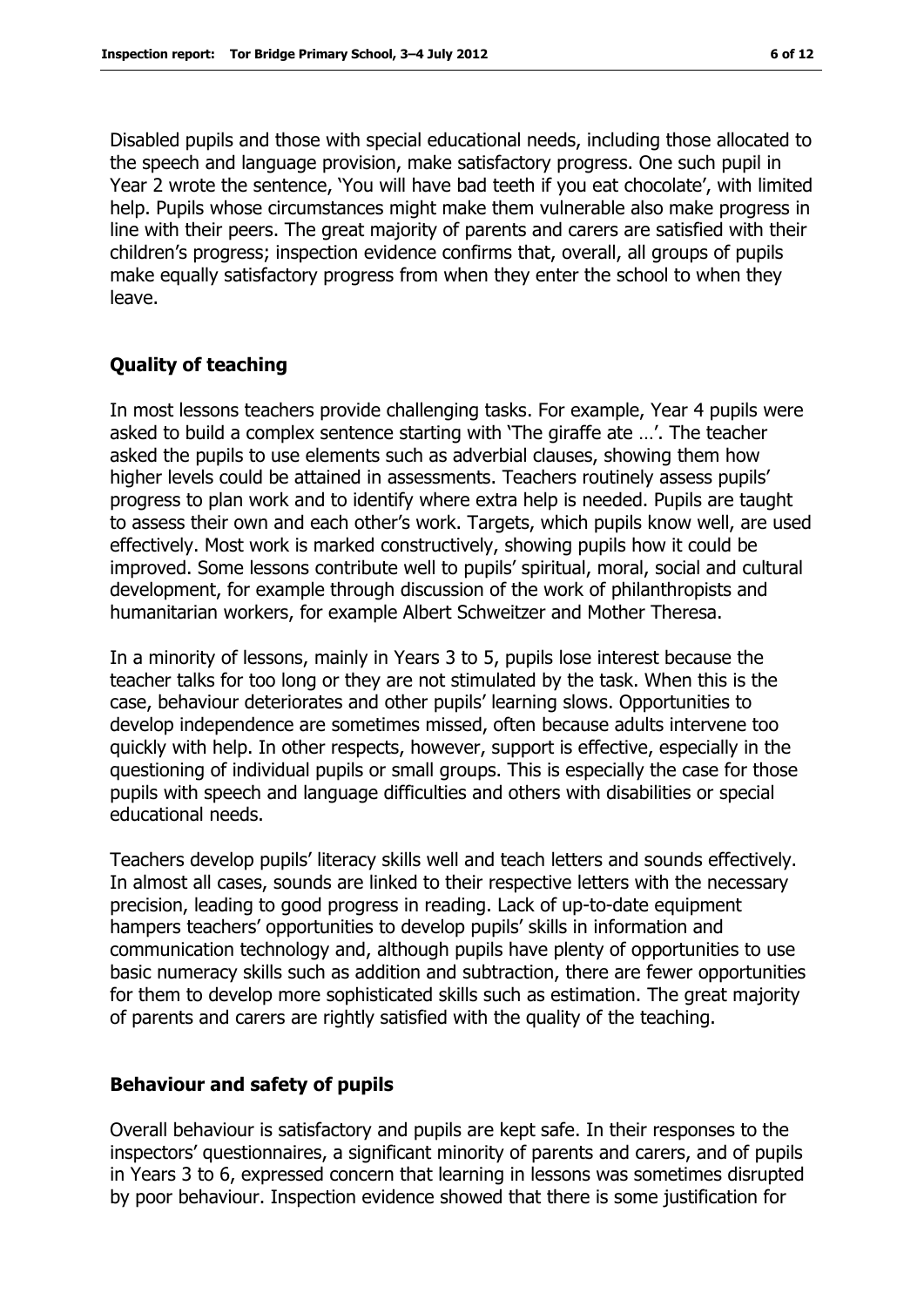these concerns, with problems caused by a small number of pupils in a few lessons. In part, this is because a minority of staff have insufficiently high expectations of what is acceptable behaviour, and because staff do not always apply the school's policies on behaviour consistently to all pupils. There is evidence that current standards of behaviour are negatively affected by the absence through ill health of some staff, and that over time behaviour is better than that observed during the inspection. Parents, carers and pupils are confident that everyone is kept safe.

A minority of parents and carers also expressed concerns about bullying. Pupils, however, expressed less concern and said that little occurs, and that when it does it is dealt with effectively by staff. These comments are supported by evidence from the school's records, suggesting that this is the usual position. Pupils have a good understanding of what constitutes bullying, for example cyber-bullying and name calling, and of how to avoid it. In the playground, younger pupils occasionally find the vigorous play of older pupils intimidating. Senior staff are tackling this issue and are planning how the move to new premises will help to resolve it. All pupils, including disabled pupils and those with special educational needs, are developing a satisfactory understanding of personal safety. The good-quality breakfast club has positive strategies that contribute well to improving pupils' behaviour.

Pupils' attendance has improved recently following a period of decline, and is in line with the national average. Staff and external agencies have been effective in improving the attendance of the small number of pupils who have been persistently absent.

#### **Leadership and management**

School leaders and managers, including the governing body, have ambitious plans for the school and the recently formed partnership for when provision is consolidated on the new site. At the heart of these are plans to raise the quality of teaching and hence pupils' achievement. A satisfactory start has been made, most notably to challenging weak teaching through effective management of staff performance and the provision of well-targeted professional development for staff. This is demonstrated by pupils' improving achievement, notably in English. Middle leadership is a strength, especially in the areas of literacy, numeracy and the Early Years Foundation Stage. Monitoring and evaluation are satisfactory but in some areas, for example pupils' behaviour, lack the precision necessary to quickly identify problems and hence to put in place measures to resolve them.

The governing body challenges school leaders to improve the school and supports them in doing so, but at this early stage of the partnership's existence its plans in some areas lack detail. However, the increased range of expertise within the partnership workforce is increasingly used to support all four schools, contributing to the school's satisfactory capacity for further improvement. The similar achievement of all pupils, including those in the local authority's speech and language resource, and the lack of discrimination are evidence of the school's satisfactory promotion of equality of opportunity. The governing body meets its requirements to safeguard pupils, for instance all staff are well trained in the procedures and practice of child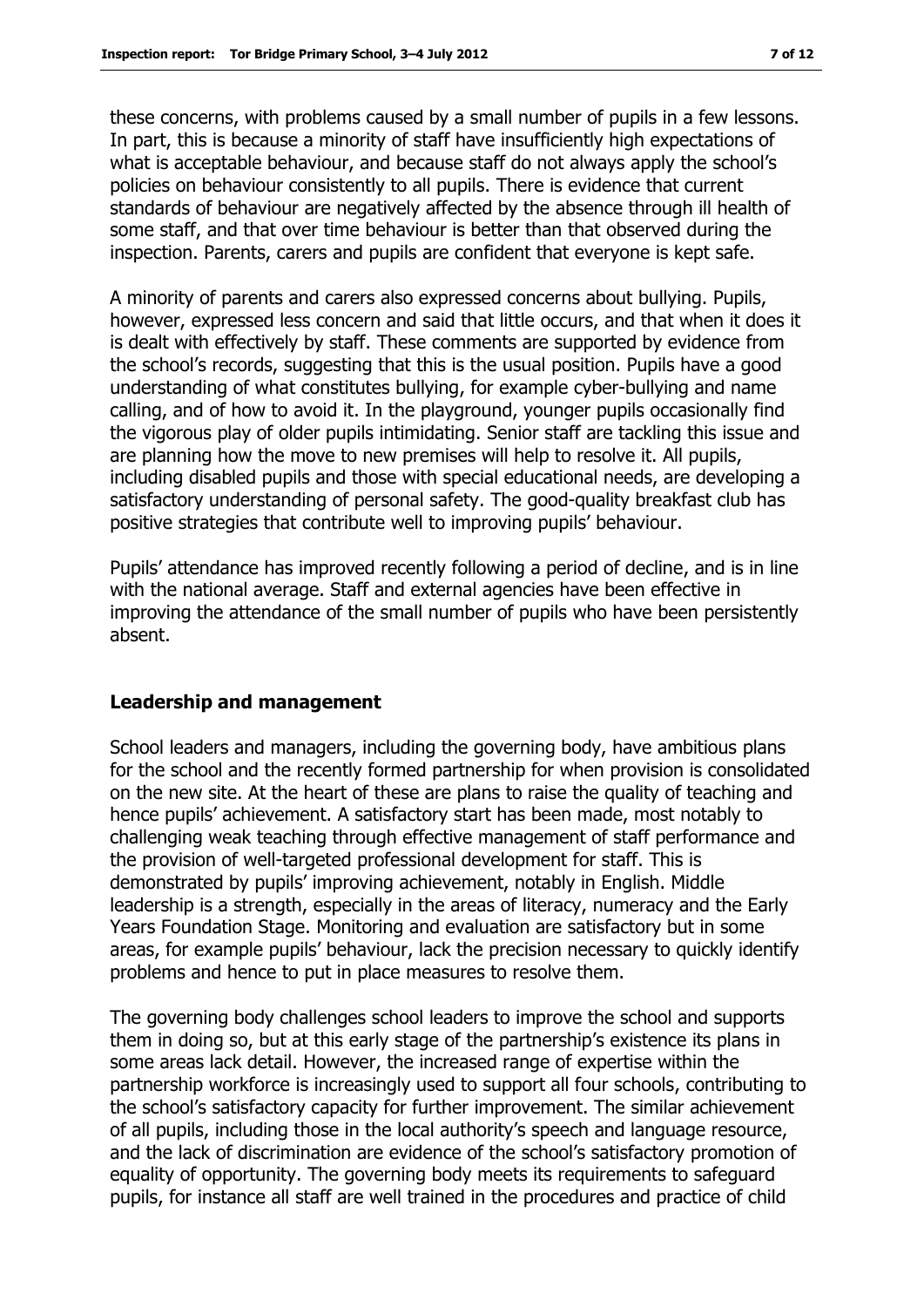protection, and safeguarding has been given a high priority in plans for the new school building.

The curriculum is satisfactory as it provides a range of opportunities for pupils to develop their skills of literacy, and their sporting or creative prowess. There is a good range of additional activities including residential experiences. These contribute well to pupils' satisfactory spiritual, moral, social and cultural development. Pupils do, however, have relatively few opportunities to encounter those of other faiths or cultural backgrounds.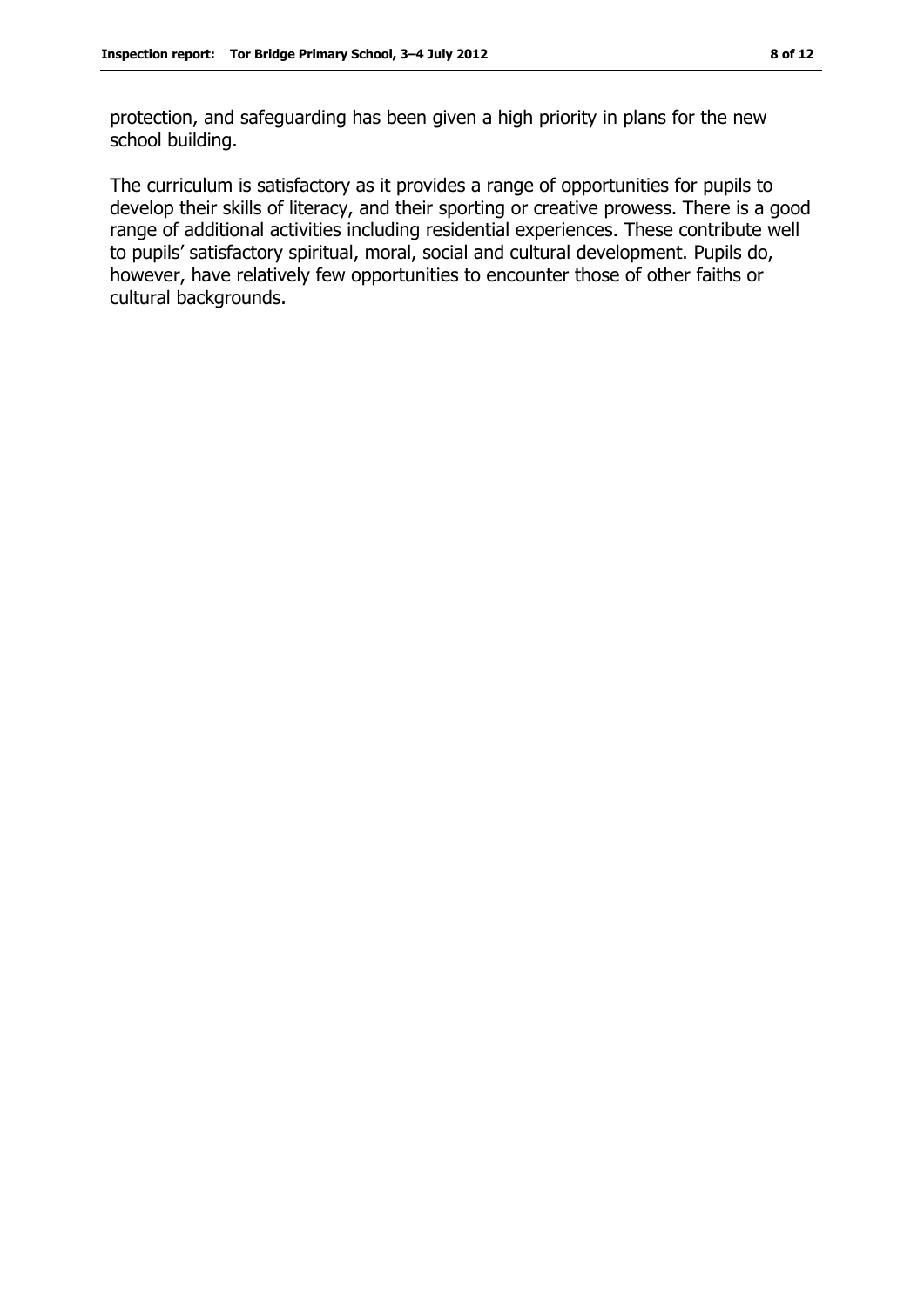# **Glossary**

#### **Grade Judgement Description** Grade  $1$  | Outstanding | These features are highly effective. An outstanding school provides exceptionally well for all its pupils' needs. Grade 2  $\Box$  Good These are very positive features of a school. A school that is good is serving its pupils well. Grade 3  $\parallel$  Satisfactory  $\parallel$  These features are of reasonable quality. A satisfactory school is providing adequately for its pupils. Grade 4 | Inadequate | These features are not of an acceptable standard. An inadequate school needs to make significant improvement in order to meet the needs of its pupils. Ofsted inspectors will make further visits until it improves.

## **What inspection judgements mean**

## **Overall effectiveness of schools**

|                         | Overall effectiveness judgement (percentage of schools) |      |                     |                   |
|-------------------------|---------------------------------------------------------|------|---------------------|-------------------|
| <b>Type of school</b>   | <b>Outstanding</b>                                      | Good | <b>Satisfactory</b> | <b>Inadequate</b> |
| Nursery schools         | 54                                                      | 42   |                     |                   |
| Primary schools         | 14                                                      | 49   | 32                  |                   |
| Secondary<br>schools    | 20                                                      | 39   | 34                  |                   |
| Special schools         | 33                                                      | 45   | 20                  |                   |
| Pupil referral<br>units |                                                         | 55   | 28                  |                   |
| All schools             | 16                                                      | 47   | 31                  |                   |

New school inspection arrangements have been introduced from 1 January 2012. This means that inspectors make judgements that were not made previously.

The data in the table above are for the period 1 September to 31 December 2011 and represent judgements that were made under the school inspection arrangements that were introduced on 1 September 2009. These data are consistent with the latest published official statistics about maintained school inspection outcomes (see www.ofsted.gov.uk).

The sample of schools inspected during 2010/11 was not representative of all schools nationally, as weaker schools are inspected more frequently than good or outstanding schools.

Primary schools include primary academy converters. Secondary schools include secondary academy converters, sponsor-led academies and city technology colleges. Special schools include special academy converters and non-maintained special schools.

Percentages are rounded and do not always add exactly to 100.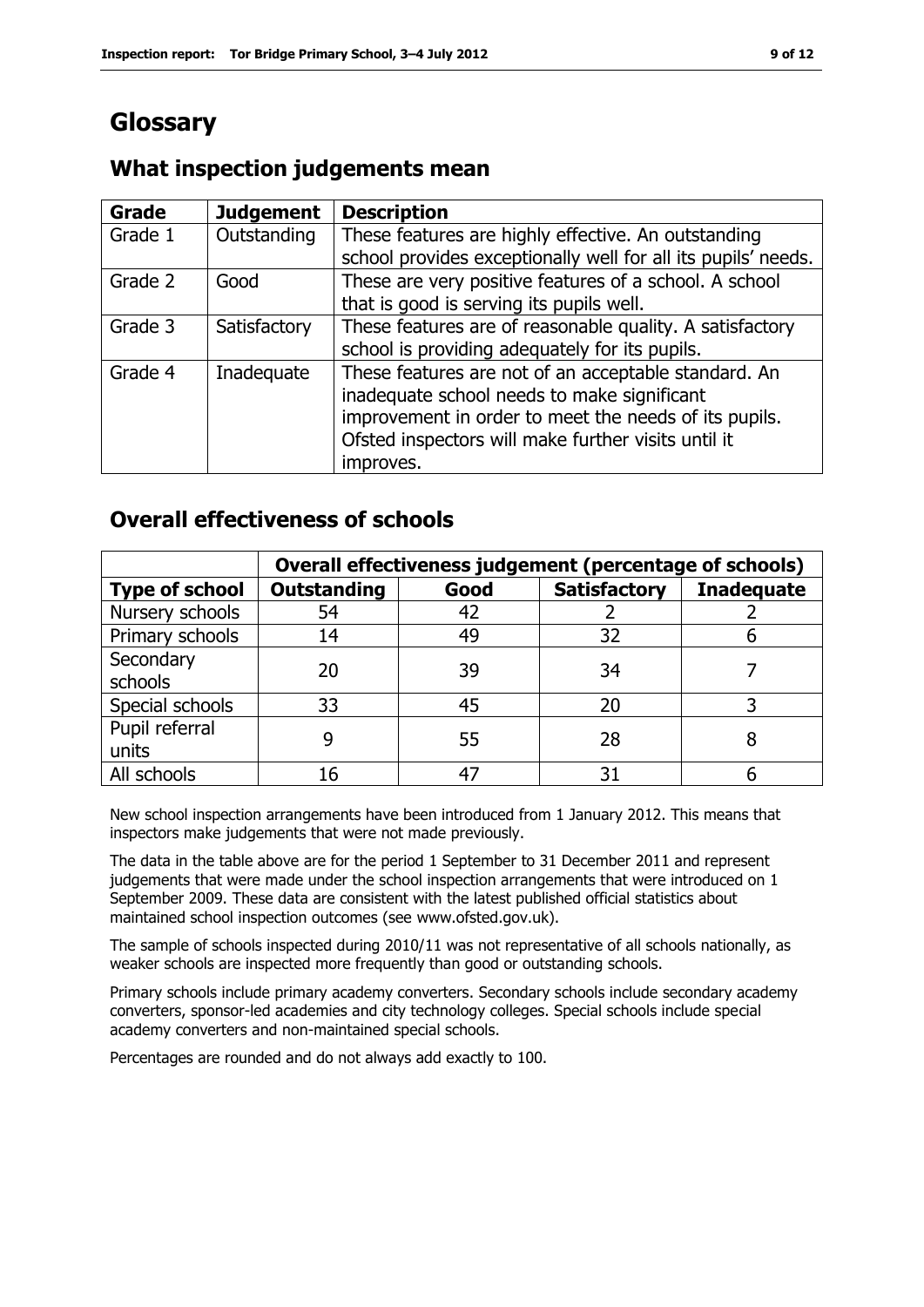# **Common terminology used by inspectors**

| Achievement:                  | the progress and success of a pupil in their<br>learning and development taking account of their<br>attainment.                                                                                                        |
|-------------------------------|------------------------------------------------------------------------------------------------------------------------------------------------------------------------------------------------------------------------|
| Attainment:                   | the standard of the pupils' work shown by test and<br>examination results and in lessons.                                                                                                                              |
| Attendance:                   | the regular attendance of pupils at school and in<br>lessons, taking into account the school's efforts to<br>encourage good attendance.                                                                                |
| Behaviour:                    | how well pupils behave in lessons, with emphasis<br>on their attitude to learning. Pupils' punctuality to<br>lessons and their conduct around the school.                                                              |
| Capacity to improve:          | the proven ability of the school to continue<br>improving based on its self-evaluation and what<br>the school has accomplished so far and on the<br>quality of its systems to maintain improvement.                    |
| Floor standards:              | the national minimum expectation of attainment<br>and progression measures.                                                                                                                                            |
| Leadership and management:    | the contribution of all the staff with responsibilities,<br>not just the governors and headteacher, to<br>identifying priorities, directing and motivating staff<br>and running the school.                            |
| Learning:                     | how well pupils acquire knowledge, develop their<br>understanding, learn and practise skills and are<br>developing their competence as learners.                                                                       |
| <b>Overall effectiveness:</b> | inspectors form a judgement on a school's overall<br>effectiveness based on the findings from their<br>inspection of the school.                                                                                       |
| Progress:                     | the rate at which pupils are learning in lessons and<br>over longer periods of time. It is often measured<br>by comparing the pupils' attainment at the end of a<br>key stage with their attainment when they started. |
| Safety:                       | how safe pupils are in school, including in lessons;<br>and their understanding of risks. Pupils' freedom<br>from bullying and harassment. How well the school<br>promotes safety, for example e-learning.             |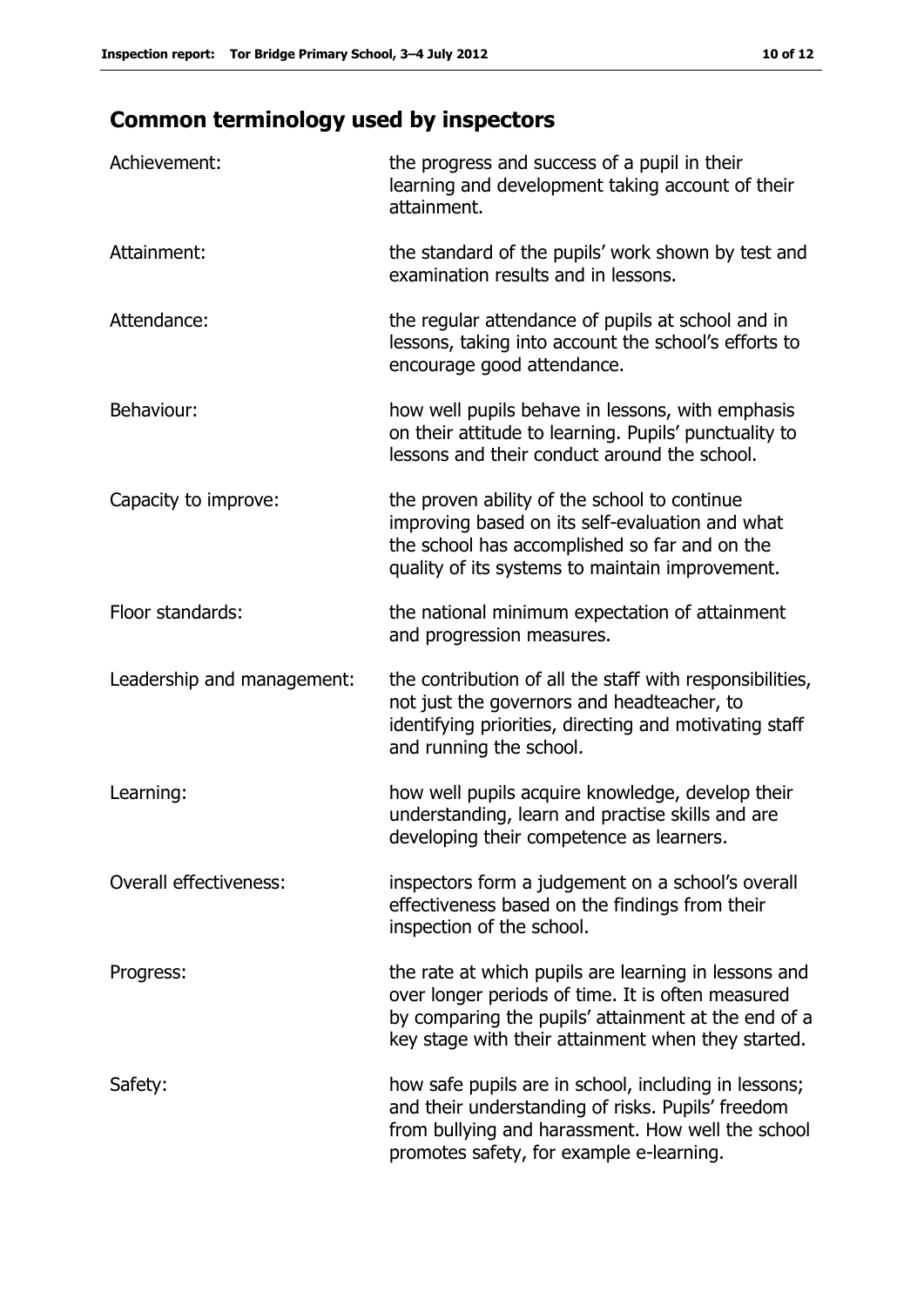#### **This letter is provided for the school, parents and carers to share with their children. It describes Ofsted's main findings from the inspection of their school.**

5 July 2012

Dear Pupils

#### **Inspection of Tor Bridge Primary School, Plymouth PL6 8UJ**

Thank you for making us so welcome when we visited your school recently, and thank you to those who completed our questionnaire. We especially enjoyed talking with you, seeing your work and hearing your views. This letter is to tell you what we found during our inspection.

- Tor Bridge Primary is a satisfactory school. Your achievement is satisfactory and your literacy, especially, is improving. You are learning to read well and you write some interesting pieces, although some of your handwriting should be improved.
- Those of you in Reception and in Years 1 and 2 get good teaching and make good progress. In Key Stage 2 teaching is satisfactory, although it is better in Year 6. Your work is marked well and you know your targets, so you know how to improve your work.
- Most of you behave well but overall behaviour is satisfactory. Some of you and your parents and carers are concerned about your learning being affected by poor behaviour in lessons. This does sometimes happen so we have asked the staff to improve things. Although some of your parents and carers are concerned about bullying, you told us that not much occurs and other evidence tells us that this is the case.
- Senior staff and the governing body lead the school in a satisfactory way and are working hard to improve the school. They have good plans for your new school building which we are sure will make the school better. Staff keep you safe.

As well as improving your behaviour, we have asked staff to make Tor Bridge Primary into a good school by:

- giving you more activities that help you to learn on your own and with other pupils, and more chances to use ICT in your work
- improving the ways in which problems are spotted and put right.

You can help by always behaving well and by politely telling a member of staff if you think something could be improved.

Yours sincerely Paul Sadler Lead inspector